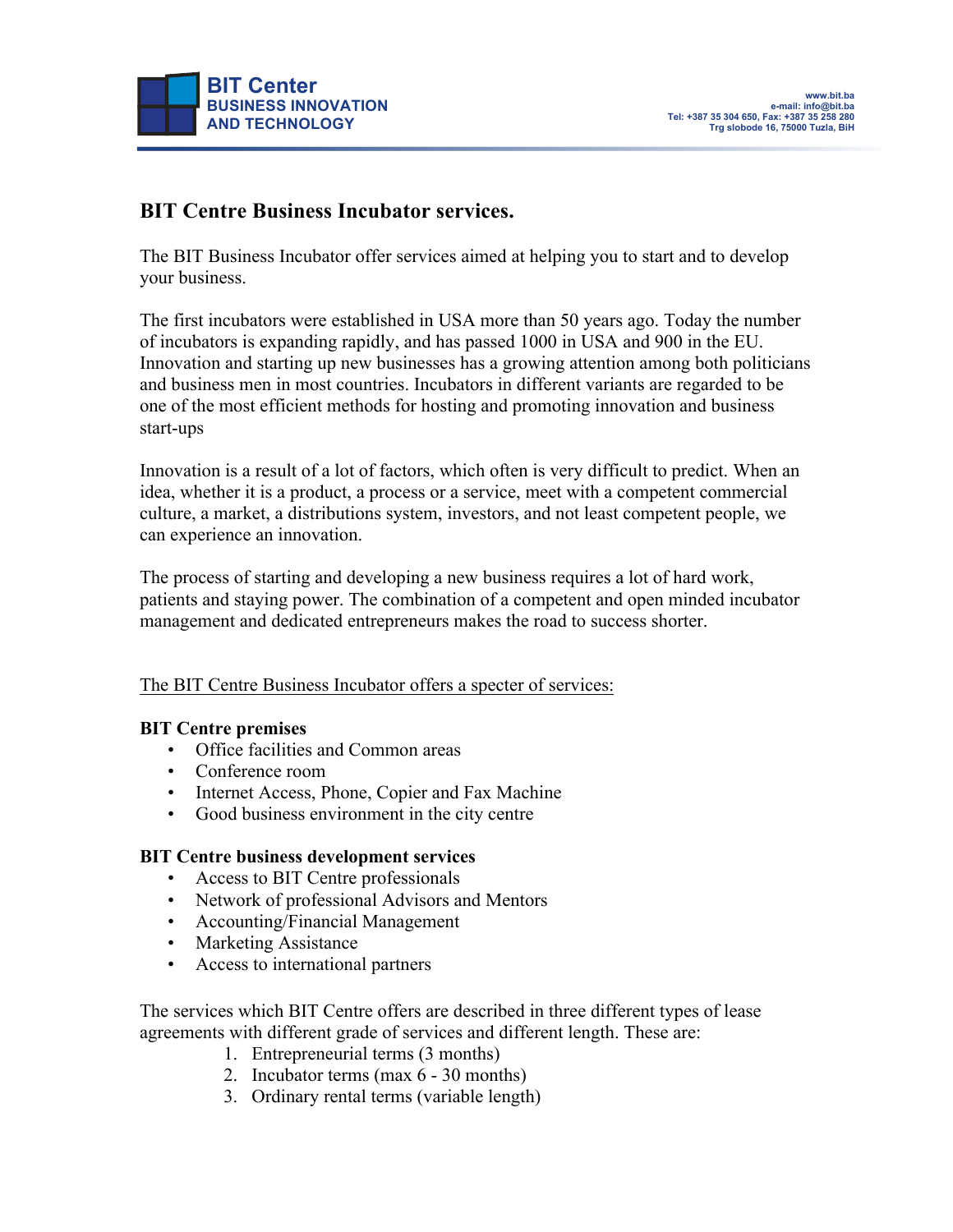# **A. Entrepreneurial (pre-incubator) rental terms in the BIT Centre**

The BIT – Centre will be able to offer space and advising to a few entrepreneurs which not yet have a certain idea for their future business, or are in doubt for if the idea is good enough, but nevertheless are determined that to start a business.

In such situation the BIT-Centre will be able to offer a short term contract for the entrepreneur in order to help evaluate and develop the idea, or to search for new business ideas which will have a better market potential. If the pre-incubator stage is successful for both parties there is a possibility (but no guaranty) to apply for an ordinary incubator status.

- Free advice from BIT advisors
- Access to a network of technological and market competence
- 3 month lease contract for office space
- Possibility to apply for small grant from the seed capital fund

## **B. Incubator rental terms in the BIT Centre**

For dedicated entrepreneurs looking to start a new company or has recently started a company, it is possible to apply for an incubator agreement and gain the status as an incubator company.

The status as an incubator company will give you certain advantages as:

- Free assistance from BIT advisors, helping to accelerate your business development
- Access to a network of professional advisors and competence
- Possibility to apply for seed capital investments (grant, loans and equity)
- Lower prices for office premises in a start up phase

To attain this status there are a number of requirements that has to be met. The most important of these is having a business idea with high market potential. The line of business should be in, or in close relation to the ICT industry, but companies in other lines of industries are also welcome to apply.

The ordinary price for offices in the BIT center is based on a combination of cost for the premises as is, and a cost for the maintenance and services as, electricity, heating, cleaning, data lines, access to common areas and administrational services. Companies with incubator status will be offered rental terms as described in the model shown in the bottom of this page. For the first 6 months the rental price will be about 10 % of the ordinary price. At the end of this trial period the progress will be evaluated according to the milestones previously agreed upon. The incubated company has a possibility to prolong their stay in the incubator with up to two years. In this period of